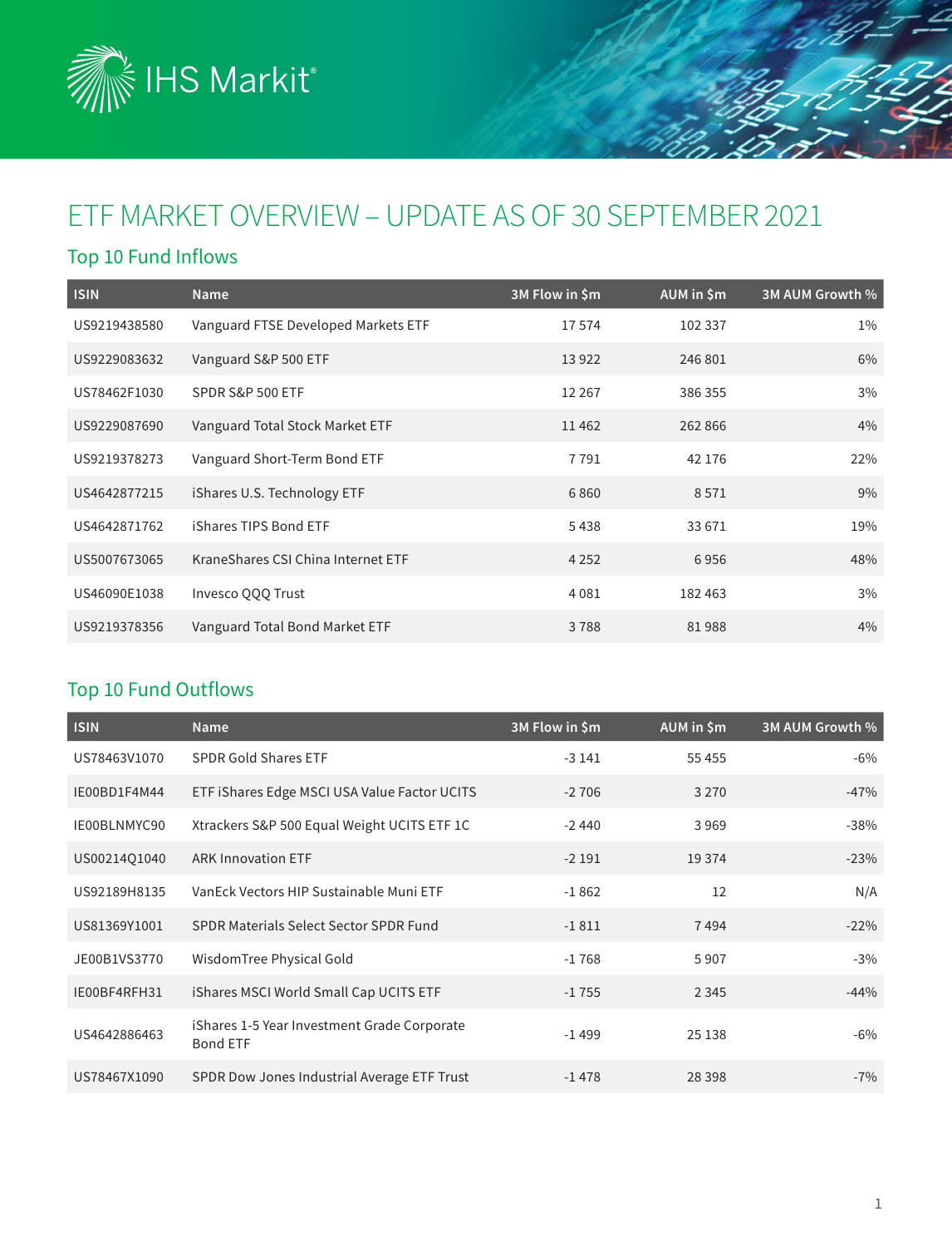# Flow by Issuers in \$m

| <b>Issuer</b>                              | Q3 2021 Flow | <b>September AUM</b> | <b>June AUM</b> | Q3 2021 Flow as % of AUM |
|--------------------------------------------|--------------|----------------------|-----------------|--------------------------|
| BlackRock                                  | 69 148       | 3 0 5 8 5 2 3        | 3 151 545       | $2\%$                    |
| Vanguard                                   | 101312       | 2 037 597            | 1975405         | 5%                       |
| <b>State Street</b>                        | 17878        | 1029882              | 1059096         | $2\%$                    |
| Invesco                                    | 6026         | 412 805              | 408 866         | $1\%$                    |
| Charles Schwab                             | 9339         | 251 439              | 245 071         | 4%                       |
| Nomura Asset Management                    | $-292$       | 249 194              | 244 184         | $0\%$                    |
| <b>DWS</b>                                 | 5870         | 183 480              | 185 339         | 3%                       |
| <b>First Trust</b>                         | 4479         | 138 851              | 136 049         | $3\%$                    |
| Nikko Asset Management                     | 1087         | 114 490              | 111 144         | $1\%$                    |
| Daiwa Asset Management                     | 1 1 9 5      | 111612               | 107813          | $1\%$                    |
| Societe Generale                           | 283          | 105 282              | 105 604         | $0\%$                    |
| Amundi                                     | 1380         | 90 620               | 90 837          | $2\%$                    |
| WisdomTree                                 | $-1438$      | 75 151               | 76 145          | $-2%$                    |
| JPMorgan Chase & Co.                       | 4397         | 70 962               | 65 4 94         | 7%                       |
| Van Eck                                    | $-802$       | 67092                | 69 714          | $-1\%$                   |
| <b>BMO Funds</b>                           | 1563         | 60 678               | 59 010          | $3\%$                    |
| ProShares                                  | 3550         | 60416                | 57806           | $6\%$                    |
| <b>UBS (Lux) Fund Solutions</b>            | 958          | 49 9 67              | 50 217          | 2%                       |
| Mitsubishi UFJ Asset Management            | 783          | 47854                | 45 547          | 2%                       |
| <b>UBS AG</b>                              | 1 1 5 2      | 47097                | 49 442          | 2%                       |
| Mirae Asset Global Investments             | 3833         | 42723                | 39 441          | 10%                      |
| Ark Investment Management                  | $-4644$      | 38 4 8 0             | 50 0 29         | $-9%$                    |
| PIMCO                                      | 1 1 7 4      | 38 295               | 37 204          | 3%                       |
| <b>Dimensional ETFs</b>                    | 4828         | 34 960               | 30 467          | 16%                      |
| <b>Fidelity Investments</b>                | 1384         | 34 689               | 33 26 3         | 4%                       |
| Goldman Sachs                              | 1343         | 24 3 94              | 23 679          | $6\%$                    |
| Direxion Funds                             | 343          | 24 192               | 25 4 93         | $1\%$                    |
| Samsung Asset Management                   | $-302$       | 22 2 2 1             | 24 178          | $-1\%$                   |
| Yuanta-Polaris Securities Investment Trust | $-751$       | 19372                | 21 309          | $-4%$                    |
| Northern Trust                             | 496          | 18399                | 17695           | $3\%$                    |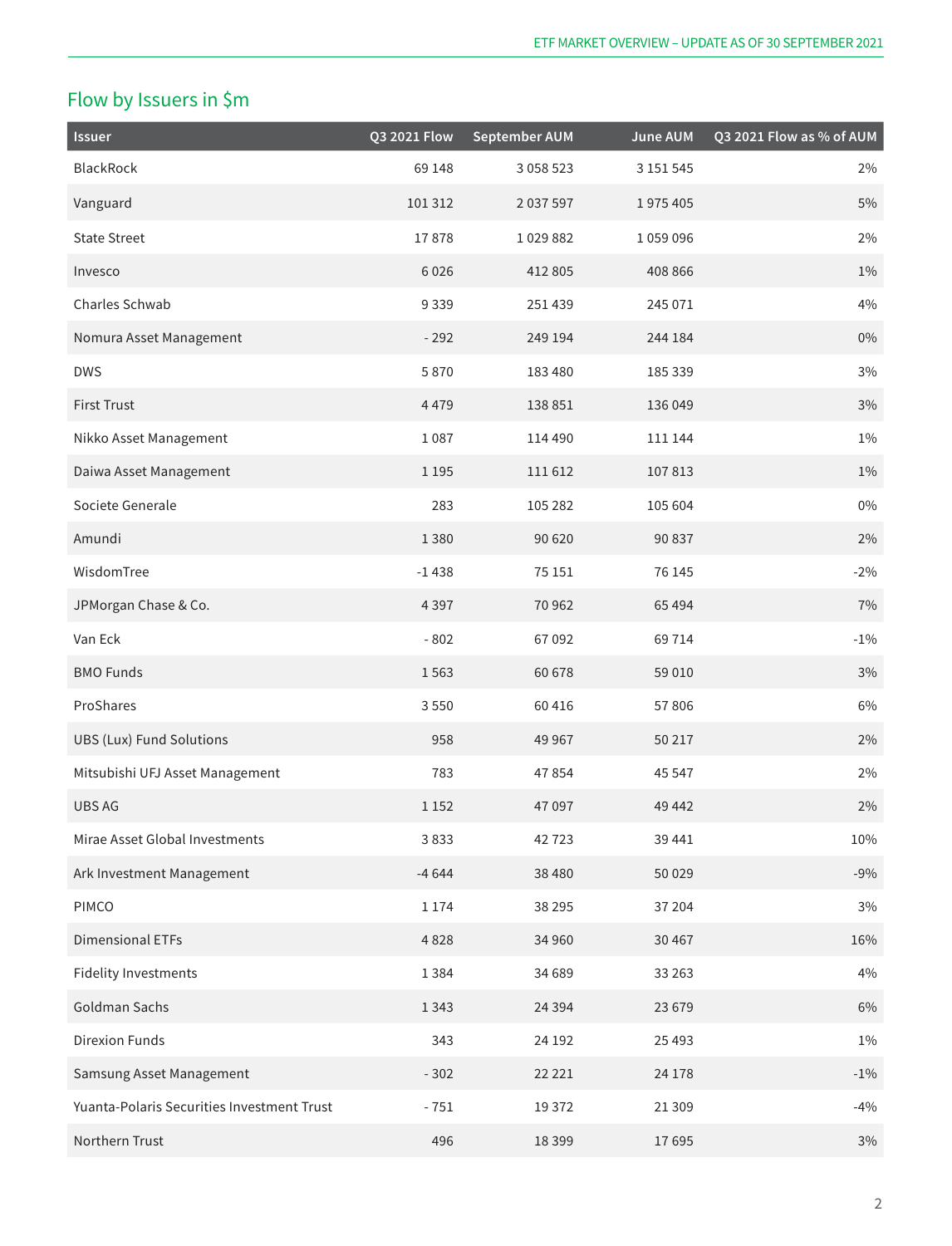#### Flow by Issuers in \$m (cont'd)

| <b>Issuer</b>                        | Q3 2021 Flow | <b>September AUM</b> | <b>June AUM</b> | Q3 2021 Flow as % of AUM |
|--------------------------------------|--------------|----------------------|-----------------|--------------------------|
| <b>HSBC Asset Management</b>         | 1670         | 18 18 9              | 16 20 1         | 10%                      |
| Hang Seng Investment Management      | 1533         | 17031                | 18 3 5 5        | 8%                       |
| <b>Exchange Traded Concepts</b>      | 1400         | 15 5 5 4             | 15 108          | 9%                       |
| <b>BNP Paribas</b>                   | 148          | 15 4 69              | 15 3 5 7        | $1\%$                    |
| Mirae Asset MAPS Global Investments  | 3488         | 14 2 5 6             | 10986           | 32%                      |
| Xetra Gold                           | 398          | 13581                | 93 160          | $0\%$                    |
| KraneShares                          | 4717         | 13 2 6 2             | 10976           | 43%                      |
| <b>BetaShares Capital</b>            | 1588         | 13 16 5              | 12 082          | 13%                      |
| Deka ETFs                            | 304          | 12961                | 12 6 9 0        | 2%                       |
| ZKB                                  | 135          | 12 2 8 8             | 12812           | $1\%$                    |
| Horizons                             | $-66$        | 11877                | 12 3 5 5        | $-1\%$                   |
| Invesco Markets II plc               | 1 2 6 4      | 10941                | 9794            | 13%                      |
| <b>LGIM ETF's</b>                    | $-21$        | 10 17 1              | 10 3 18         | $0\%$                    |
| Franklin Templeton                   | $-83$        | 10 083               | 10858           | $-1\%$                   |
| One ETF                              | 882          | 9342                 | 9438            | 9%                       |
| <b>ALPS</b>                          | $-204$       | 8824                 | 9635            | $-2%$                    |
| Capital Investment Trust Corporation | 463          | 8689                 | 8611            | 5%                       |
| Fubon Asset Management               | 475          | 8567                 | 8 1 2 9         | 6%                       |
| <b>CSOP Asset Management</b>         | 489          | 8551                 | 8800            | 6%                       |
| Cathay Securities Investment Trust   | $-165$       | 8541                 | 9577            | $-2%$                    |

## Flow by Asset Class in \$m

| <b>Asset Class</b> | <b>Q3 2021 Flow</b> |
|--------------------|---------------------|
| Equity             | 188858              |
| Fixed Income       | 71847               |
| Alternative        | 3 3 7 1             |
| Future             | U                   |
| Currency           | $-364$              |
| Commodity          | $-8783$             |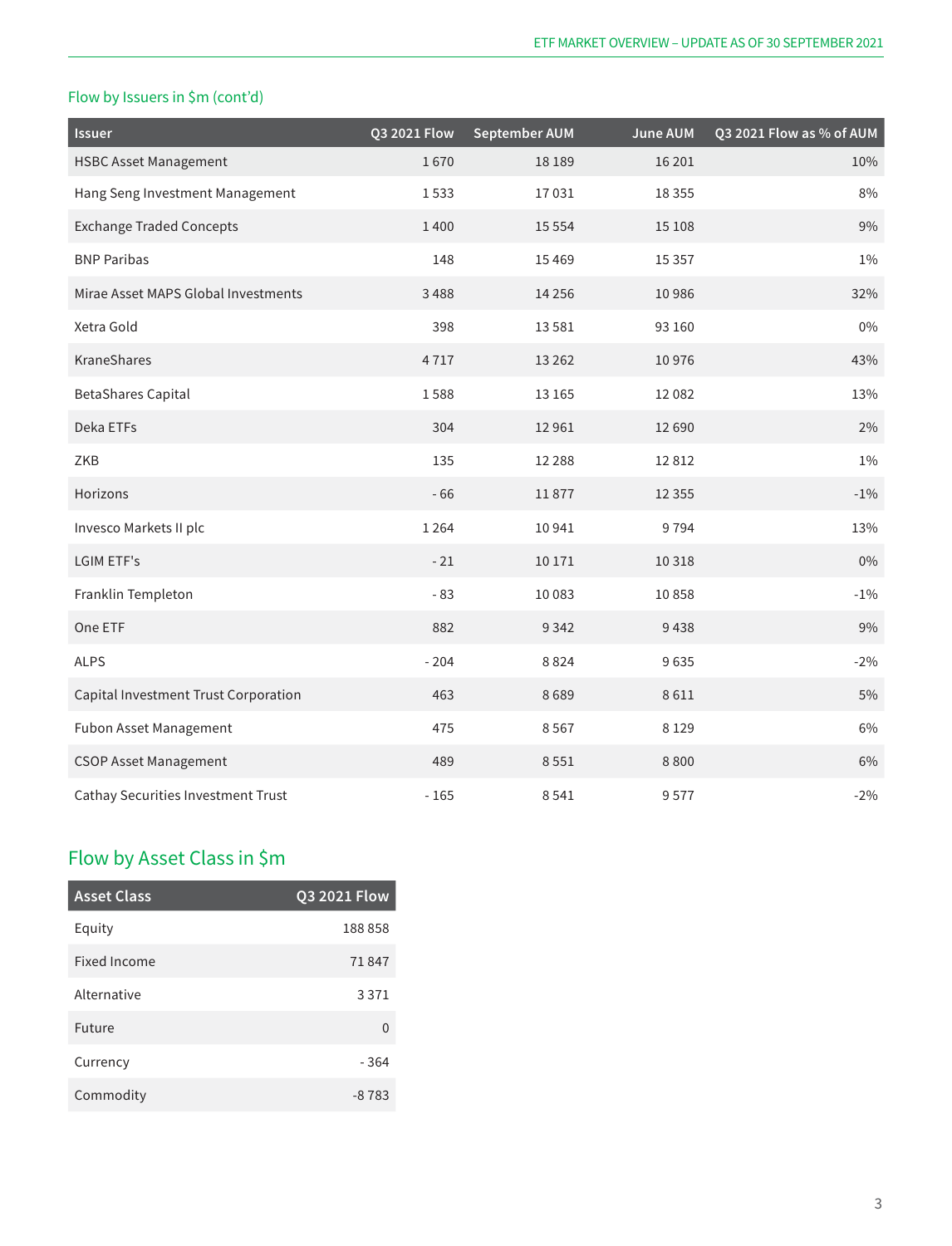### New Launches

| <b>ISIN</b>  | Name                                                                      | <b>Launch Date</b> |     | AUM in \$m Asset Class | <b>Issuer</b>                                       |
|--------------|---------------------------------------------------------------------------|--------------------|-----|------------------------|-----------------------------------------------------|
| US25434V8072 | DIMENSIONAL INTERNATIONAL VALUE                                           | 13/09/2021         |     | 3501 Equity            | <b>Dimensional ETFs</b>                             |
| KR7381170000 | KOREAN MIRAE ASSET TIGER US TECH<br><b>TOP10 INDXX ETF</b>                | 04/08/2021         |     | 665 Equity             | Mirae Asset MAPS<br><b>Global Investments</b>       |
| TW0000089309 | CATHAY GLOBAL AUTONOMOUS AND<br><b>ELECTRIC VEHICLES ETF</b>              | 13/08/2021         | 603 | Equity                 | <b>Cathay Securities</b><br><b>Investment Trust</b> |
| HK0000768561 | ISHARES CORE MSCI CHINA ETF USD                                           | 20/08/2021         |     | 567 Equity             | <b>BlackRock</b>                                    |
| BRHASHCTF018 | HASHDEX NASDAQ CRYPTO INDEX FI                                            | 24/08/2021         | 373 | Alternative            | <b>Hashdex ETF</b>                                  |
| US30151E6243 | EXCHANGE LISTED FDS TR CABANA<br>TGT LDNG SECTOR MODERATE ETF             | 12/07/2021         |     | 240 Equity             | <b>Exchange Traded</b><br>Concepts                  |
| US0636796171 | <b>BMO MICROSECTORS FANG</b><br><b>INNOVATION 3X LEVERAGED ETN</b>        | 17/08/2021         | 180 | Equity                 | <b>BMO ETN</b>                                      |
| US30151E6326 | EXCHANGE LISTED FDS TR CABANA<br>TGT LDNG SECTOR CONSERVATIVE ETF         | 12/07/2021         |     | 178 Equity             | <b>Exchange Traded</b><br>Concepts                  |
| US38149W8120 | <b>GOLDMAN SACHS FUTURE TECH</b><br><b>LEADERS EQUITY ETF</b>             | 14/09/2021         |     | 172 Equity             | Goldman Sachs                                       |
| US30151E6169 | EXCHANGE LISTED FDS TR CABANA<br>TGT LDNG SECTOR AGGRESSIVE ETF           | 12/07/2021         | 170 | Equity                 | <b>Exchange Traded</b><br>Concepts                  |
| LU2198883501 | LYXOR NET ZERO 2050 S&P 500<br><b>CLIMATE PAB (DR) UCITS ETF</b>          | 10/09/2021         |     | 131 Equity             | Societe Generale                                    |
| IE00BP2C1V62 | <b>HSBC MSCI WORLD CLIMATE PARIS</b><br><b>ALIGNED UCITS ETF</b>          | 07/07/2021         |     | 123 Equity             | <b>HSBC Asset</b><br>Management                     |
| KR7379810005 | KOREAN SAMSUNG KODEX US<br>NASDAQ100 TOTAL RETURN ETF                     | 04/08/2021         | 119 | Equity                 | Samsung Asset<br>Management                         |
| KR7379800006 | KOREAN SAMSUNG KODEX S&P500<br><b>TOTAL RETURN ETF</b>                    | 04/08/2021         |     | 113 Equity             | Samsung Asset<br>Management                         |
| US45259R1032 | <b>IMPACT SHARES AFFORDABLE</b><br><b>HOUSING MBS ETF</b>                 | 23/07/2021         |     |                        | 94 Fixed Income Impact Shares Funds                 |
| FR0014003FW1 | AMUNDI MSCI WORLD CLIMATE PARIS<br>ALIGNED PAB UMWELTZEICHEN UCITS<br>ETF | 16/09/2021         |     | 91 Equity              | Amundi                                              |
| US0250723980 | AMERICAN CENTURY MULTISECTOR<br><b>INCOME ETF</b>                         | 06/07/2021         | 82  | Fixed Income           | American Century ETF<br>Trust                       |
| US26922B7091 | ETF SERIES SOLUTIONS<br><b>INTERNATIONAL DRAWDOWN</b><br>MANAGED EQUITY   | 28/07/2021         |     | 82 Equity              | <b>ETF Securities Limited</b>                       |
| IE000I8KRLL9 | <b>ISHARES MSCI GLOBAL</b><br>SEMICONDUCTORS UCITS ETF                    | 03/08/2021         |     | 82 Equity              | BlackRock                                           |
| US8863646605 | TIDAL ZEGA BUY & HEDGE ETF                                                | 07/07/2021         |     | 81 Equity              | Tidal                                               |
| KR7395750003 | HANWHA ARIRANG ESG VALUE ACTIVE<br>ETF                                    | 30/07/2021         |     | 76 Equity              | Hanwha Asset<br>Management                          |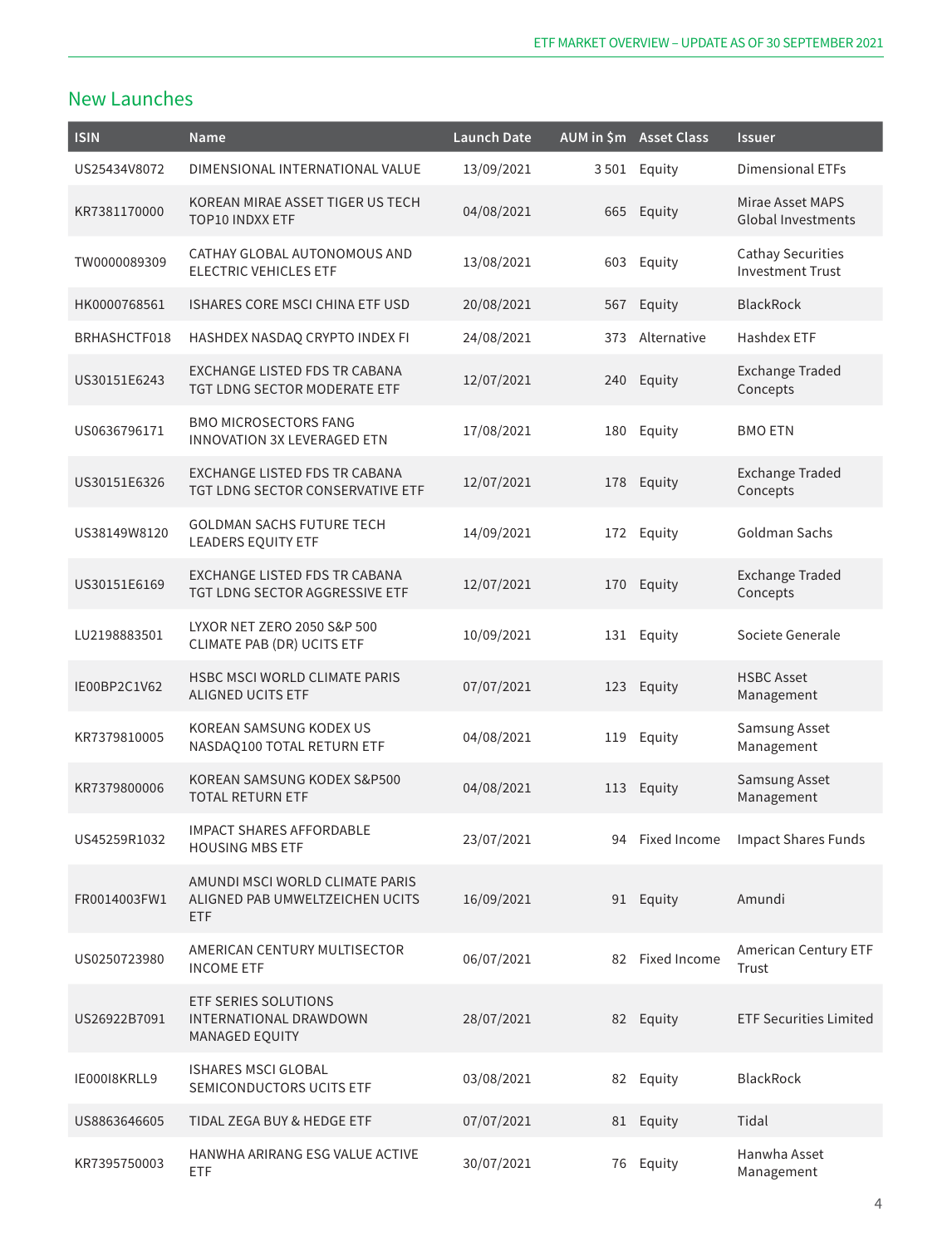| <b>ISIN</b>  | Name                                                                                      | <b>Launch Date</b> |    | AUM in \$m Asset Class | <b>Issuer</b>                          |
|--------------|-------------------------------------------------------------------------------------------|--------------------|----|------------------------|----------------------------------------|
| US90214Q6750 | <b>TWO ROADS LEADERSHARES</b><br><b>DEFENSIVE YIELD ETF</b>                               | 06/07/2021         | 66 | Fixed Income           | Regents Park Funds                     |
| IE000CR424L6 | <b>ISHARES MSCI EUROPE SRI UCITS EUR</b><br><b>HEDGED ETF</b>                             | 28/07/2021         |    | 65 Equity              | <b>BlackRock</b>                       |
| US38149W7965 | <b>GOLDMAN SACHS FUTURE PLANET</b><br><b>EQUITY ETF</b>                                   | 13/07/2021         | 63 | Equity                 | Goldman Sachs                          |
| KR7385520002 | SAMSUNG KODEX K-FUTURE CAR<br><b>ACTIVE ETF</b>                                           | 26/08/2021         | 60 | Equity                 | Samsung Asset<br>Management            |
| LU2370241684 | LYXOR CORPORATE GREEN BOND (DR)<br><b>UCITS ETF - ACC</b>                                 | 12/08/2021         | 58 | Fixed Income           | Societe Generale                       |
| IE00BDVPNV63 | WISDOMTREE ENHANCED COMMODITY<br><b>EX-AGRICULTURE UCITS ETF EUR</b><br><b>HEDGED ACC</b> | 12/07/2021         | 55 | Commodity              | WisdomTree                             |
| KR7368190005 | NH-AMUNDI HANARO K-NEWDEAL<br><b>DIGITAL PLUS ETF</b>                                     | 26/08/2021         | 53 | Equity                 | NH-Amundi Hanaro                       |
| KR7396510000 | MIRAE ASSET TIGER CHINA CLEAN<br><b>ENERGY SOLACTIVE ETF</b>                              | 10/08/2021         |    | 51 Equity              | Mirae Asset MAPS<br>Global Investments |
| US33939L5892 | <b>FLEXSHARES ESG &amp; CLIMATE HIGH</b><br>YIELD CORPORATE                               | 21/09/2021         | 50 | Fixed Income           | Northern Trust                         |
| US47103U7616 | JANUS HENDERSON IMPACT BOND                                                               | 13/09/2021         | 50 | Fixed Income           | Janus                                  |
| US47103U7798 | JANUS HENDERSON SUSTAINABLE<br><b>CORPORATE BOND ETF</b>                                  | 08/09/2021         | 49 | Fixed Income           | Janus                                  |
| US33939L5710 | <b>FLEXSHARES ESG &amp; CLIMATE</b><br><b>INVESTMENT GRADE CORPORATE</b><br><b>CORE</b>   | 20/09/2021         | 49 | <b>Fixed Income</b>    | Northern Trust                         |
| US30151E6573 | GAVEKAL ASIA PACIFIC GOVERNMENT<br><b>BOND ETF</b>                                        | 23/07/2021         | 48 | Fixed Income           | <b>Exchange Traded</b><br>Concepts     |
| US47103U7871 | JANUS HENDERSON NET ZERO<br><b>TRANSITION RESOURCES</b>                                   | 08/09/2021         |    | 48 Equity              | Janus                                  |
| US47103U7954 | JANUS HENDERSON INTERNATIONAL<br>SUSTAINABLE EQUITY ETF                                   | 09/09/2021         |    | 47 Equity              | Janus                                  |
| US37954Y1608 | <b>GLOBAL X BLOCKCHAIN ETF</b>                                                            | 12/07/2021         |    | 46 Equity              | Mirae Asset Global<br>Investments      |
| US53656F4256 | LISTED FUNDS TRUST ALEXIS<br>PRACTICAL TACTICAL ETF                                       | 06/07/2021         |    | 42 Equity              | <b>Listed Funds</b>                    |
| US72201R6356 | PIMCO MUNICIPAL INCOME<br>OPPORTUNITIES ACTIVE ETF                                        | 08/09/2021         |    | 42 Fixed Income        | <b>PIMCO</b>                           |
| KR7395760002 | HANWHA ARIRANG ESG GROWTH<br><b>ACTIVE ETF</b>                                            | 26/08/2021         | 40 | Equity                 | Hanwha Asset<br>Management             |
| KR7379780000 | KOREAN KB KBSTAR S&P500 ETF                                                               | 04/08/2021         | 36 | Equity                 | <b>KB Asset Management</b>             |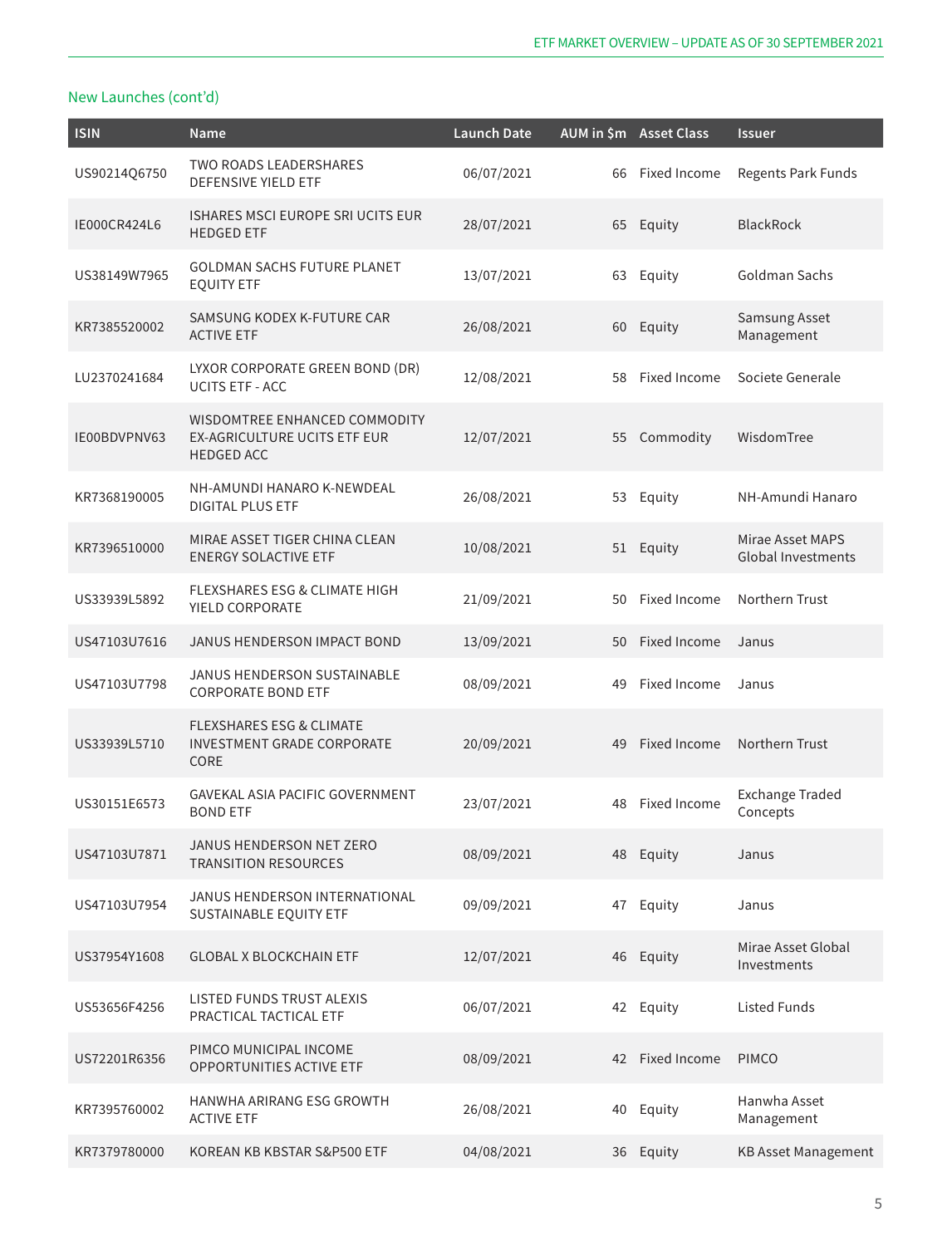| <b>ISIN</b>  | Name                                                      | <b>Launch Date</b> |    | AUM in \$m Asset Class | <b>Issuer</b>                                 |
|--------------|-----------------------------------------------------------|--------------------|----|------------------------|-----------------------------------------------|
| US41151J1097 | HARBOR SCIENTIFIC ALPHA HIGH-<br><b>YIELD</b>             | 15/09/2021         | 35 | Fixed Income           | <b>Harbor ETF</b>                             |
| US41151J2087 | HARBOR SCIENTIFIC ALPHA INCOME                            | 13/09/2021         | 35 | Fixed Income           | <b>ETFMG</b>                                  |
| KR7396500001 | MIRAE ASSET TIGER FN<br>SEMICONDUCTOR TOP 10 ETF          | 26/08/2021         |    | 31 Equity              | Mirae Asset MAPS<br><b>Global Investments</b> |
| US4664101756 | JPMORGAN INTL EQUITY CORE ETF                             | 07/07/2021         | 28 | Equity                 | JPMorgan Chase & Co.                          |
| DE000A3GSUE1 | ETN VANECK VECTORS TRON                                   | 13/09/2021         | 28 | Alternative            | Van Eck                                       |
| US09661T8595 | BNY MELLON ULTRA SHORT INCOME                             | 09/08/2021         | 28 | Fixed Income           | <b>BNY Mellon</b>                             |
| KR7396520009 | MIRAE ASSET TIGER CHINA<br>SEMICONDUCTOR FACTSET ETF      | 01/09/2021         |    | 27 Equity              | Mirae Asset MAPS<br><b>Global Investments</b> |
| US46641Q1830 | JPMORGAN US LARGE CAP EQUITY<br><b>CORE ETF</b>           | 07/07/2021         | 27 | Equity                 | JPMorgan Chase & Co.                          |
| US06747T3822 | PACER IPATH GOLD TRENDPILOT ETN                           | 17/08/2021         | 24 | Commodity              | <b>Barclays</b>                               |
| US0250724145 | AMERICAN CENTURY EMERGING<br><b>MARKETS BOND ETF</b>      | 06/07/2021         | 22 | Fixed Income           | American Century ETF<br>Trust                 |
| KR7377990007 | KOREAN MIRAE ASSET TIGER FN<br>RENEWABLE ENERGY ETF       | 04/08/2021         | 20 | Equity                 | Mirae Asset MAPS<br><b>Global Investments</b> |
| US87283Q6026 | T ROWE PRICE QM US BOND ETF                               | 29/09/2021         | 20 | Fixed Income           | T. Rowe Price<br>Associates, Inc              |
| US87283Q7016 | T ROWE PRICE ULTRA SHORT-TERM<br><b>BOND ETF</b>          | 29/09/2021         | 20 | Fixed Income           | T. Rowe Price<br>Associates, Inc              |
| US47804J7928 | JOHN HANCOCK MORTGAGE BACKED<br><b>SECURITIES ETF</b>     | 19/08/2021         | 20 | Fixed Income           | John Hancock                                  |
| US19761L8880 | <b>COLUMBIA SHORT DURATION BOND</b><br><b>ETF</b>         | 22/09/2021         | 20 | Fixed Income           | Columbia<br>Threadneedle<br>Investments       |
| US8874322840 | TIMOTHY PLAN US LARGE/MID CAP<br><b>CORE ENHANCED ETF</b> | 23/07/2021         |    | 20 Equity              | <b>Timothy Plan</b>                           |
| HK0000756236 | <b>HONG KONG - GLOBAL X ASIA</b><br><b>SEMICONDUCTOR</b>  | 22/07/2021         |    | 18 Equity              | Mirae Asset Global<br>Investments             |
| US84858T8062 | <b>VECTORSHARES MINIMUM VOLUME</b><br>ETF                 | 22/07/2021         | 17 | Equity                 | <b>ETF Securities Limited</b>                 |
| US8874322766 | TIMOTHY PLAN HIGH DIVIDEND STOCK<br><b>ENHANCED ETF</b>   | 23/07/2021         |    | 17 Equity              | <b>Timothy Plan</b>                           |
| KR7391600004 | KIM KINDEX US GREEN THEME INDXX<br>ETF                    | 17/09/2021         | 17 | Equity                 | Korea Investment<br>Management                |
| US26923N5041 | OPPORTUNITIES TR FORMIDABLE<br><b>FORT ETF</b>            | 16/07/2021         |    | 16 Equity              | <b>ETF Securities Limited</b>                 |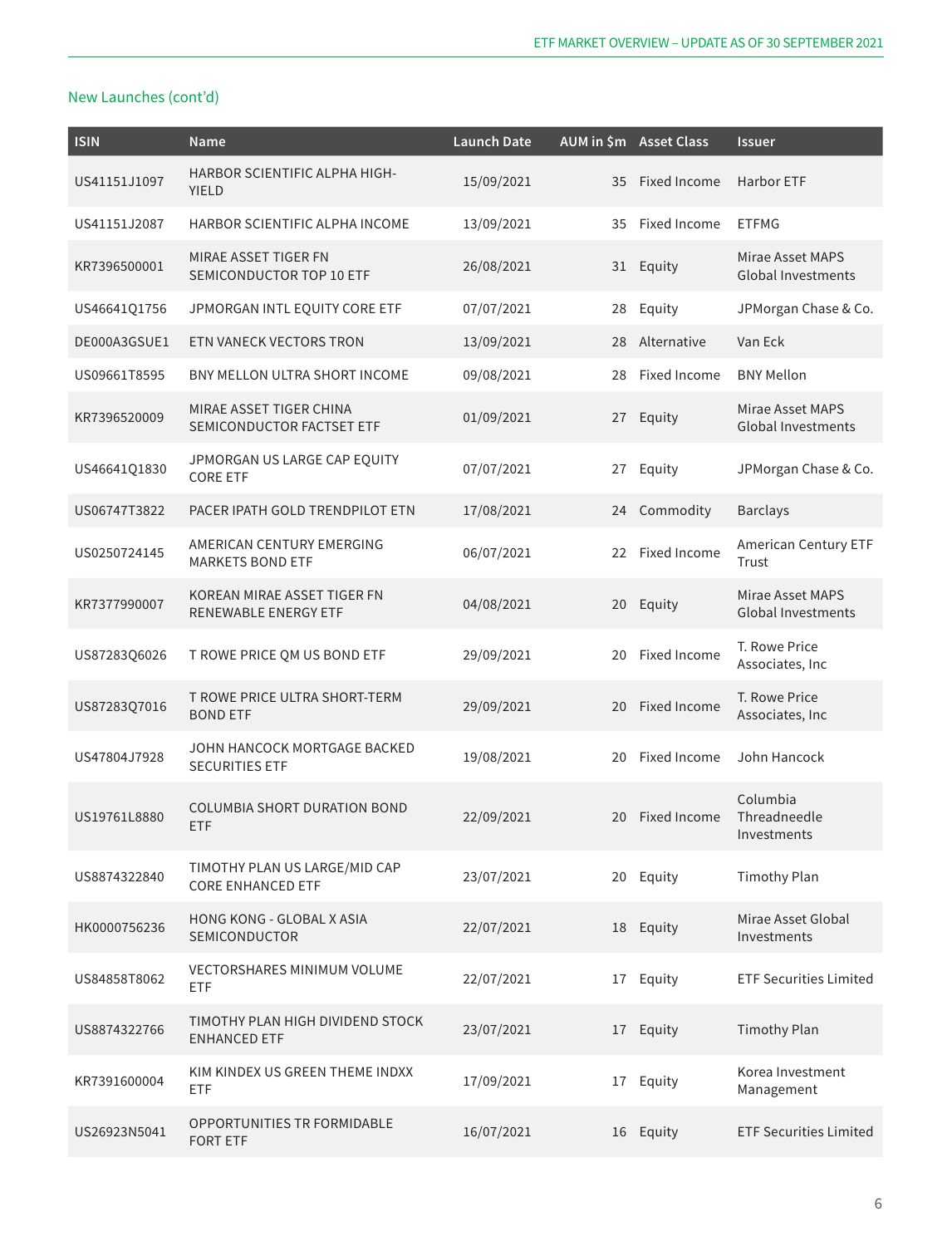| <b>ISIN</b>  | <b>Name</b>                                                                   | <b>Launch Date</b> |    | AUM in \$m Asset Class | <b>Issuer</b>                            |
|--------------|-------------------------------------------------------------------------------|--------------------|----|------------------------|------------------------------------------|
| IE00BP2C0316 | HSBC MSCI EUROPE CLIMATE PARIS<br><b>ALIGNED UCITS</b>                        | 04/08/2021         |    | 16 Equity              | <b>HSBC Asset</b><br>Management          |
| KR7388420002 | <b>KB KBSTAR NON MEMORY</b><br>SEMICONDUCTOR ACTIVE ETF                       | 23/07/2021         | 15 | Equity                 | <b>KB Asset Management</b>               |
| IE00BP2C1S34 | <b>HSBC MSCI USA CLIMATE PARIS</b><br><b>ALIGNED UCITS ETF</b>                | 04/08/2021         |    | 15 Equity              | <b>HSBC Asset</b><br>Management          |
| US00768Y3707 | ADVISORSHARES GERBER KAWASAKI<br>ETF                                          | 02/07/2021         | 15 | Equity                 | AdvisorShares                            |
| US82889N7802 | SIMPLIFY TAIL RISK STRATEGY ETF                                               | 13/09/2021         |    | 14 Equity              | Simplify Exchange<br><b>Traded Funds</b> |
| KR7394350003 | KIWOOM KOSEF LYXOR GLOBAL<br><b>FUTURE MOBILITY MSCI ETF</b>                  | 01/09/2021         | 14 | Equity                 | Kiwoom Asset<br>Management               |
| BRBITHCTF004 | HASHDEX NASDAQ BITCOIN<br>REFERENCE PRICE FI (BITH11) ETF                     | 24/08/2021         | 13 | Alternative            | Hashdex ETF                              |
| LU2346257210 | IETF LYXOR ESG EURO HIGH YIELD (DR)<br><b>UCITS ACC ETF</b>                   | 06/08/2021         | 13 | Fixed Income           | Societe Generale                         |
| US46436E4787 | ISHARES IBONDS DEC 2027 TERM<br><b>TREASURY ETF</b>                           | 07/07/2021         |    | 12 Fixed Income        | <b>BlackRock</b>                         |
| US92189H8135 | VANECK VECTORS HIP SUSTAINABLE<br><b>MUNIETF</b>                              | 08/09/2021         | 12 | Fixed Income           | Van Eck                                  |
| LU2355200796 | AMUNDI ETF - AMUNDI INDEX<br>J.P.MORGAN GBI GLOBAL GOVIES<br><b>UCITS ETF</b> | 26/07/2021         |    | 12 Fixed Income        | Amundi                                   |
| US8863646456 | <b>TIDAL SONICSHARES GLOBAL</b><br><b>SHIPPING</b>                            | 03/08/2021         | 12 | Equity                 | Tidal                                    |
| US37954Y1525 | <b>GLOBAL X FUNDS HYDROGEN ETF</b>                                            | 12/07/2021         |    | 12 Equity              | Mirae Asset Global<br>Investments        |
| IE00BL6K8D99 | ISHARES MSCI EMU PARIS-ALIGNED<br><b>CLIMATE UCITS ETF EUR (ACC)</b>          | 27/07/2021         |    | 11 Equity              | <b>BlackRock</b>                         |
| US66538F2314 | NORTHERN LIGHTS FD TR FUTURE FD<br><b>ACTIVE ETF</b>                          | 23/08/2021         |    | 11 Equity              | Northern Lights                          |
| US45783Y8553 | INNOVATOR EQUITY BD ALT ETF                                                   | 01/07/2021         |    | 11 Equity              | Innovator                                |
| US47103U8291 | JANUS HENDERSON US REAL ESTATE<br>ETF                                         | 26/08/2021         |    | 11 Equity              | Janus                                    |
| US45783Y8892 | INNOVATOR U.S. EQUITY ACCELERATED<br><b>9 BUFFER JULY ETF</b>                 | 01/07/2021         |    | 10 Equity              | Innovator                                |
| KR7391590007 | KIM KINDEX US SPAC&IPOINDXX ETF                                               | 01/09/2021         |    | 10 Equity              | Korea Investment<br>Management           |
| US41653L8679 | HARTFORD SCHRODERS COMMODITY<br><b>STRATEGY ETF</b>                           | 14/09/2021         | 10 | Commodity              | Hartford Fund                            |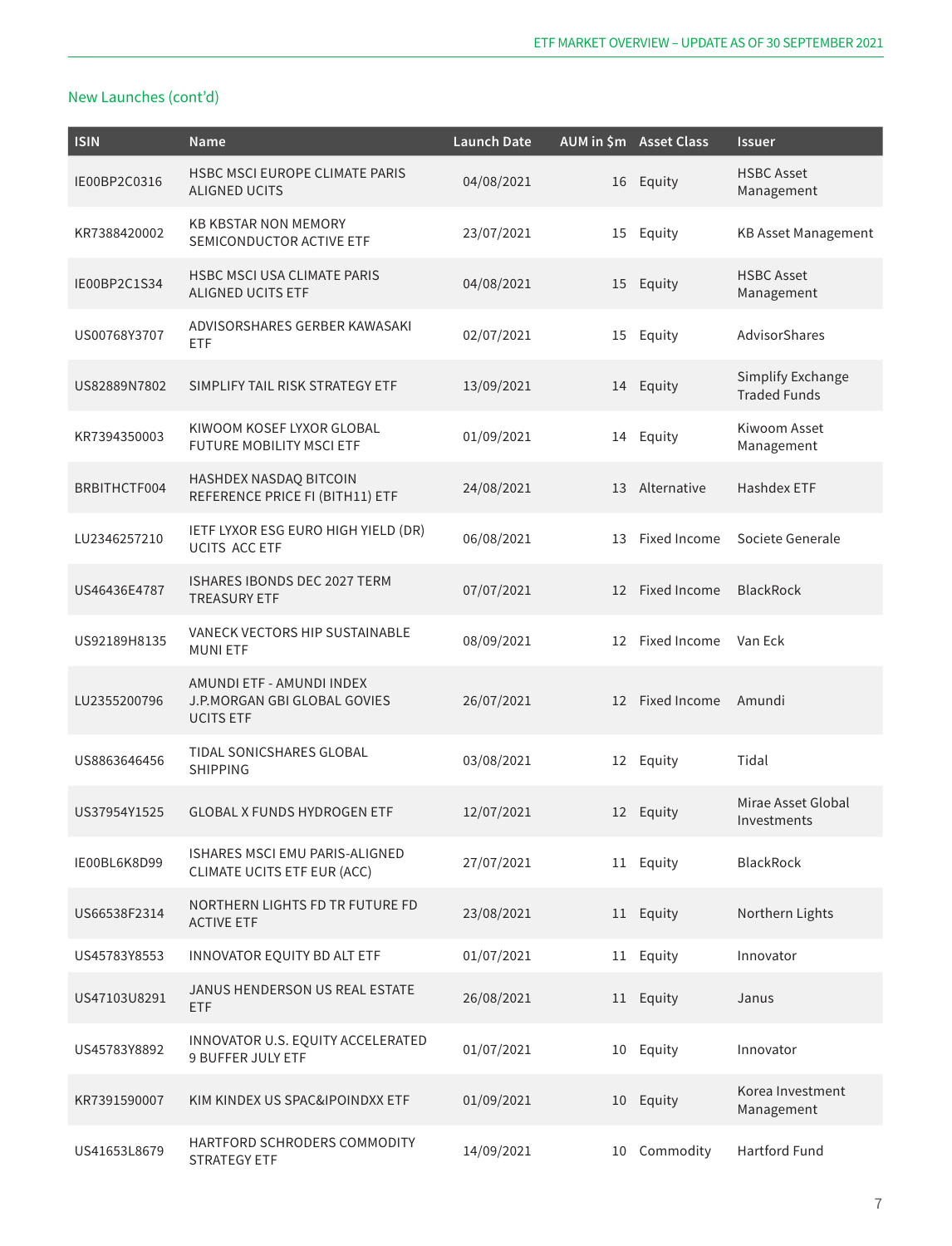| <b>ISIN</b>  | Name                                                              | <b>Launch Date</b> |                | AUM in \$m Asset Class | <b>Issuer</b>                      |
|--------------|-------------------------------------------------------------------|--------------------|----------------|------------------------|------------------------------------|
| KR7395160005 | KOREAN SAMSUNG KODEX FN SYSTEM<br><b>SEMICONDUCTOR ETF</b>        | 09/08/2021         | 10             | Equity                 | Samsung Asset<br>Management        |
| US02072L7551 | VIRIDI ESG CRYPTO MINING ETF                                      | 08/09/2021         | 10             | Equity                 | Alpha Architect ETF<br>Trust       |
| KR7381570001 | NH-AMUNDI HANARO GREEN ENERGY                                     | 26/07/2021         | 10             | Equity                 | Amundi                             |
| US41653L8000 | <b>HARTFORD SCHRODERS ESG US</b><br><b>EQUITY ETF</b>             | 11/08/2021         | 10             | Equity                 | <b>Hartford Fund</b>               |
| US0321087977 | AMPLIFY THEMATIC ALL STARS ETF                                    | 15/07/2021         | 9              | Equity                 | Amplify ETF                        |
| IE00BLRPRR04 | RIZE ENVIRONMENTAL IMPACT 100<br><b>UCITS ETF</b>                 | 14/07/2021         | 9              | Equity                 | <b>RIZE ETF</b>                    |
| KR7395150006 | SAMSUNG KODEX FN WEBTOON AND<br><b>DRAMA ETF</b>                  | 31/07/2021         | 9              | Equity                 | Samsung Asset<br>Management        |
| JP3049320009 | JAPANESE ETFS - GLOBALX JAPAN<br><b>GAMES &amp; ANIMATION ETF</b> | 26/07/2021         | 8              | Equity                 | Mirae Asset Global<br>Investments  |
| US45783Y8066 | INNOVATOR U.S. EQUITY ACCELERATED<br>PLUS JULY ETF                | 01/07/2021         | 8              | Equity                 | Innovator                          |
| US4697857039 | JACOB FUNDS FORWARD ETF                                           | 26/07/2021         | 7 <sup>7</sup> | Equity                 | <b>ETF Securities Limited</b>      |
| KR7380340000 | ETF KIM KINDEX FN5G PLUS                                          | 04/08/2021         | $\overline{7}$ | Equity                 | Korea Investment<br>Management     |
| US45783Y8710 | <b>INNOVATOR GROWTH ACCELERATED</b><br>PLUS JULY ETF              | 01/07/2021         |                | 7 Equity               | Innovator                          |
| KR7395270002 | NH-AMUNDI HANARO<br><b>K-SEMICONDUCTOR ETF</b>                    | 29/07/2021         | $\overline{7}$ | Equity                 | NH-Amundi Hanaro                   |
| KR7395170004 | SAMSUNG KODEX FN TOP10 EQUAL<br><b>WEIGHT ETF</b>                 | 30/07/2021         | 7              | Equity                 | Samsung Asset<br>Management        |
| US26922B8404 | SERVICE SOLUTIONS HOYA CAPITAL<br>HIGH DIVIDEND YIELD             | 21/09/2021         | $\overline{7}$ | Equity                 | <b>Exchange Traded</b><br>Concepts |
| KR7394340004 | KIWOOM KOSEF LYXOR GLOBAL<br>DIGITAL ECONOMY MSCI ETF             | 01/09/2021         |                | 7 Equity               | Kiwoom Asset<br>Management         |
| IE000U6US1Q0 | ISHARES GLOBAL AGGREGATE BD ESG<br><b>UCITS ETF USD DIS</b>       | 25/08/2021         | $\overline{7}$ | Fixed Income           | <b>BlackRock</b>                   |